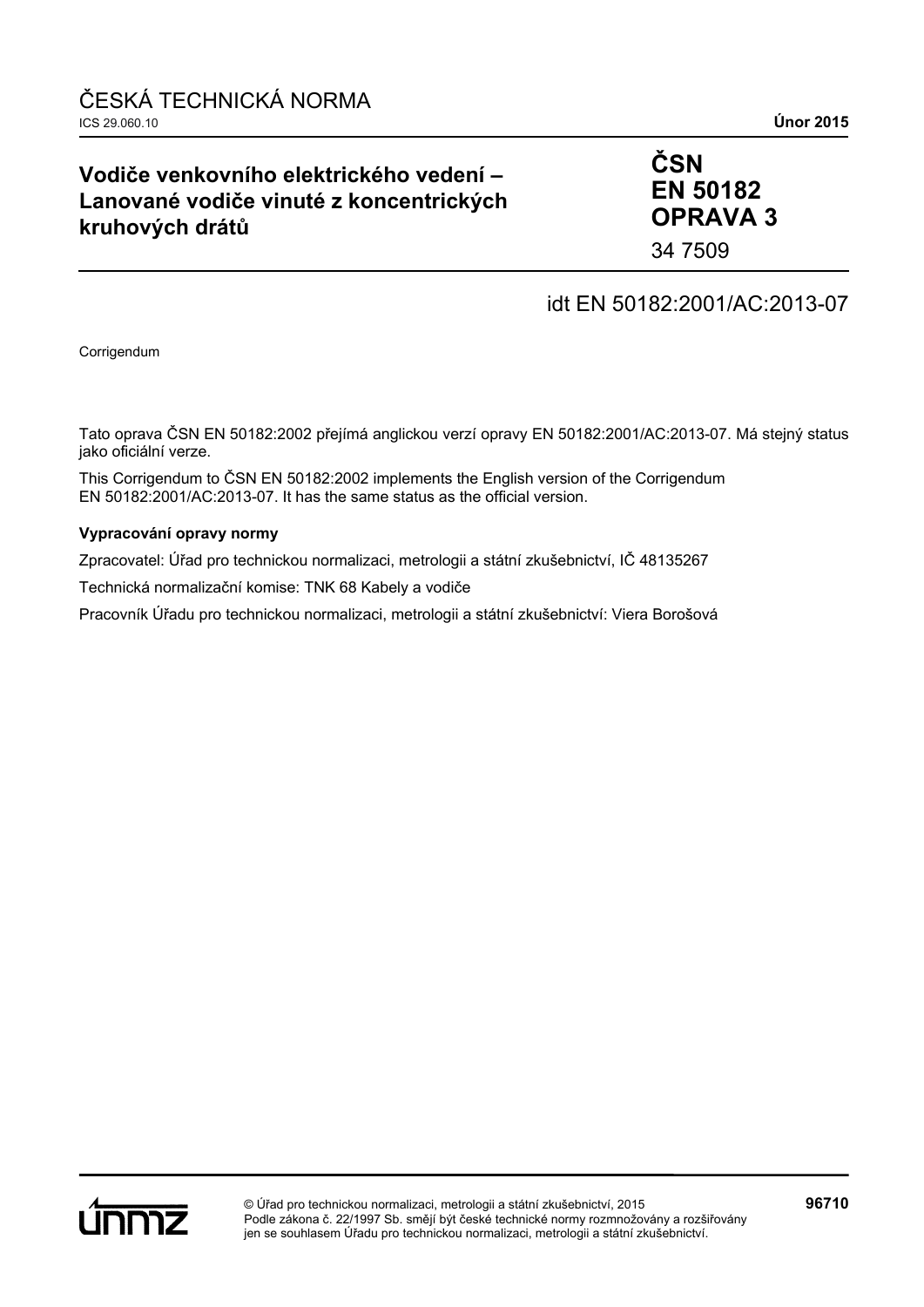ČSN EN 50182/Opr. 3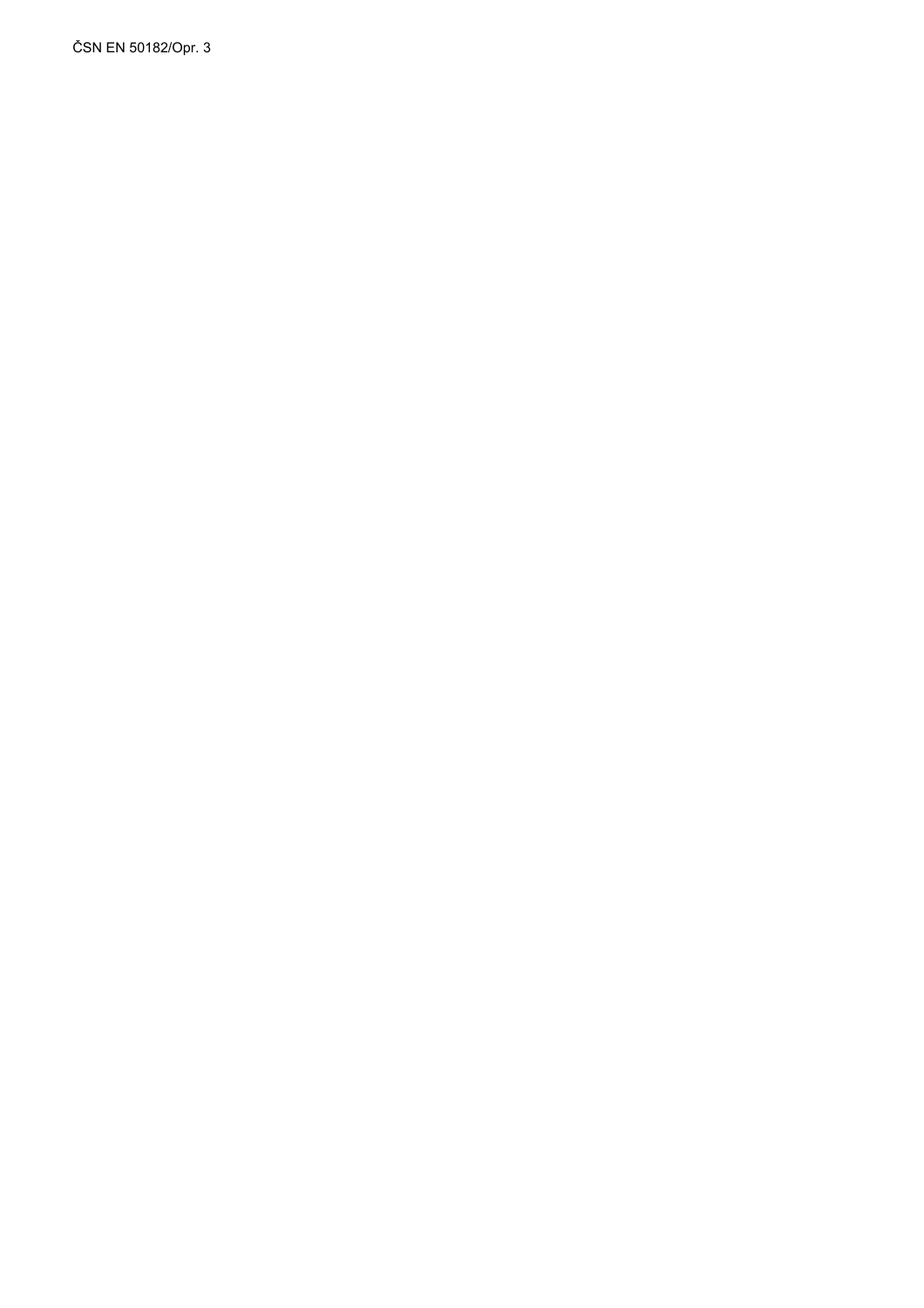

Corrigendum to EN 50182:2001

English version

 $\frac{1}{2}$  ,  $\frac{1}{2}$  ,  $\frac{1}{2}$  ,  $\frac{1}{2}$  ,  $\frac{1}{2}$  ,  $\frac{1}{2}$ 

### **1 Modifications due to the Corrigendum from June 2005:**

Subclause 5.6.5

In table 3, **replace** " " by " \'s" so as to have it read:

|                     | <b>Number of</b>       |                      |                      |    |  |  |  |  |  |  |  |  |
|---------------------|------------------------|----------------------|----------------------|----|--|--|--|--|--|--|--|--|
|                     |                        | joints permitted     |                      |    |  |  |  |  |  |  |  |  |
|                     | $\mathbf{2}$<br>3<br>4 |                      |                      |    |  |  |  |  |  |  |  |  |
| $L \le 1500$        |                        |                      |                      | 2  |  |  |  |  |  |  |  |  |
| $1500 < L \le 2000$ | $L \leq 1500$          |                      |                      | 3  |  |  |  |  |  |  |  |  |
| L > 2000            | $1500 < L \le 2000$    | $L \leq 1500$        |                      | 4  |  |  |  |  |  |  |  |  |
|                     | 2000 < L < 2500        | 1,500 < L < 2,000    | $L \leq 1500$        | 5  |  |  |  |  |  |  |  |  |
|                     | L > 2500               | $2000 < L \le 2500$  | $1500 < L \le 2000$  | 6  |  |  |  |  |  |  |  |  |
|                     |                        | $2500 < L \leq 3000$ | $2000 < L \le 2500$  | 7  |  |  |  |  |  |  |  |  |
|                     |                        | $3000 < L \leq 3500$ | $2500 < L \leq 3000$ | 8  |  |  |  |  |  |  |  |  |
|                     |                        | L > 3500             | $3000 < L \leq 3500$ | 9  |  |  |  |  |  |  |  |  |
|                     |                        |                      | $3500 < L \leq 4000$ | 10 |  |  |  |  |  |  |  |  |
|                     |                        |                      | L > 4000             | 11 |  |  |  |  |  |  |  |  |

#### **Table 3 - Number of joints permitted in a given length**

#### Subclause 5.10

In the first line **replace** " /km" by " $\Omega$ /km".

Annex B, clause B.3

In the equations for Case 1, Case 2, Case 3 and Case 4 (two instances), **replace** " " by " $\pi$ ".

Annex F, clause F.1

**Replace** "F.1 to F.48" by "F.1 to F.52".

**Replace** tables F.29 and F.31 as given below.

**Add** the new tables F.49 to F.52.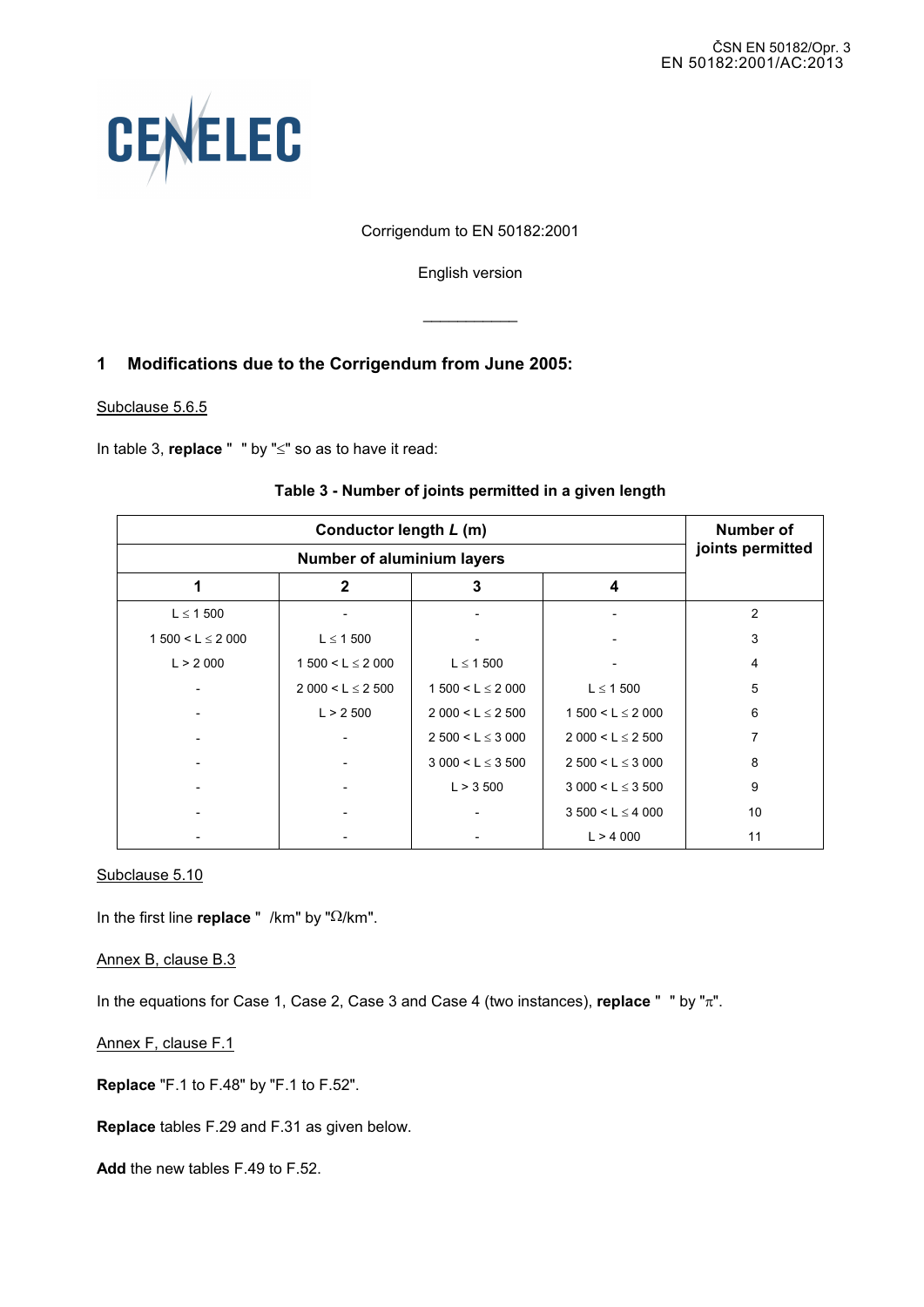| Code        | Old   | Area-                                                 | No. of         |             | <b>Diameter</b> | Mass per    | Rated    | <b>DC</b>    |
|-------------|-------|-------------------------------------------------------|----------------|-------------|-----------------|-------------|----------|--------------|
|             | code  |                                                       | wires          | <b>Wire</b> | Conductor       | unit length | strength | resistance   |
|             |       | mm <sup>2</sup>                                       |                | mm          | mm              | kg/km       | kN       | $\Omega$ /km |
| 28-AL3      | D 28  | 27,8                                                  | $\overline{7}$ | 2,25        | 6,75            | 76,0        | 8,21     | 1,1817       |
| $43 - AL3$  | D 40  | 43,1                                                  | 7              | 2,80        | 8,40            | 117,7       | 12,72    | 0,7631       |
| 55-AL3      | D 56  | 54,6                                                  | $\overline{7}$ | 3,15        | 9,45            | 148,9       | 16,09    | 0,6029       |
| 76-AL3      | D 80  | 75,5                                                  | 19             | 2,25        | 11,3            | 207,4       | 22,29    | 0,4378       |
| 117-AL3     | D 110 | 117,0                                                 | 19             | 2,80        | 14,0            | 321,2       | 34,51    | 0,2827       |
| 148-AL3     | D 145 | 148,1                                                 | 19             | 3,15        | 15,8            | 406,5       | 43,68    | 0,2234       |
| 188-AL3     | D 180 | 188,1                                                 | 19             | 3,55        | 17,8            | 516,3       | 55,48    | 0,1759       |
| 279-AL3     | D 280 | 279,3                                                 | 37             | 3,10        | 21,7            | 769,3       | 82,38    | 0,1188       |
| 381-AL3     | D 400 | 381,0                                                 | 61             | 2,82        | 25,4            | 1 053,0     | 112,39   | 0,0874       |
| 454-AL3     | D 450 | 454,5                                                 | 61             | 3,08        | 27,7            | 1 256,1     | 134,07   | 0,0733       |
| 547-AL3     | D 550 | 547,3                                                 | 61             | 3,38        | 30,4            | 1 512,7     | 161,46   | 0,0608       |
| 638-AL3     | D 630 | 638,3                                                 | 61             | 3,65        | 32,9            | 1764,0      | 188,29   | 0,0522       |
| <b>NOTE</b> |       | Direction of lay of external layer is right-hand (Z). |                |             |                 |             |          |              |

## **Table F.29 - Characteristics of aluminium alloy conductors used in Spain - Type AL3**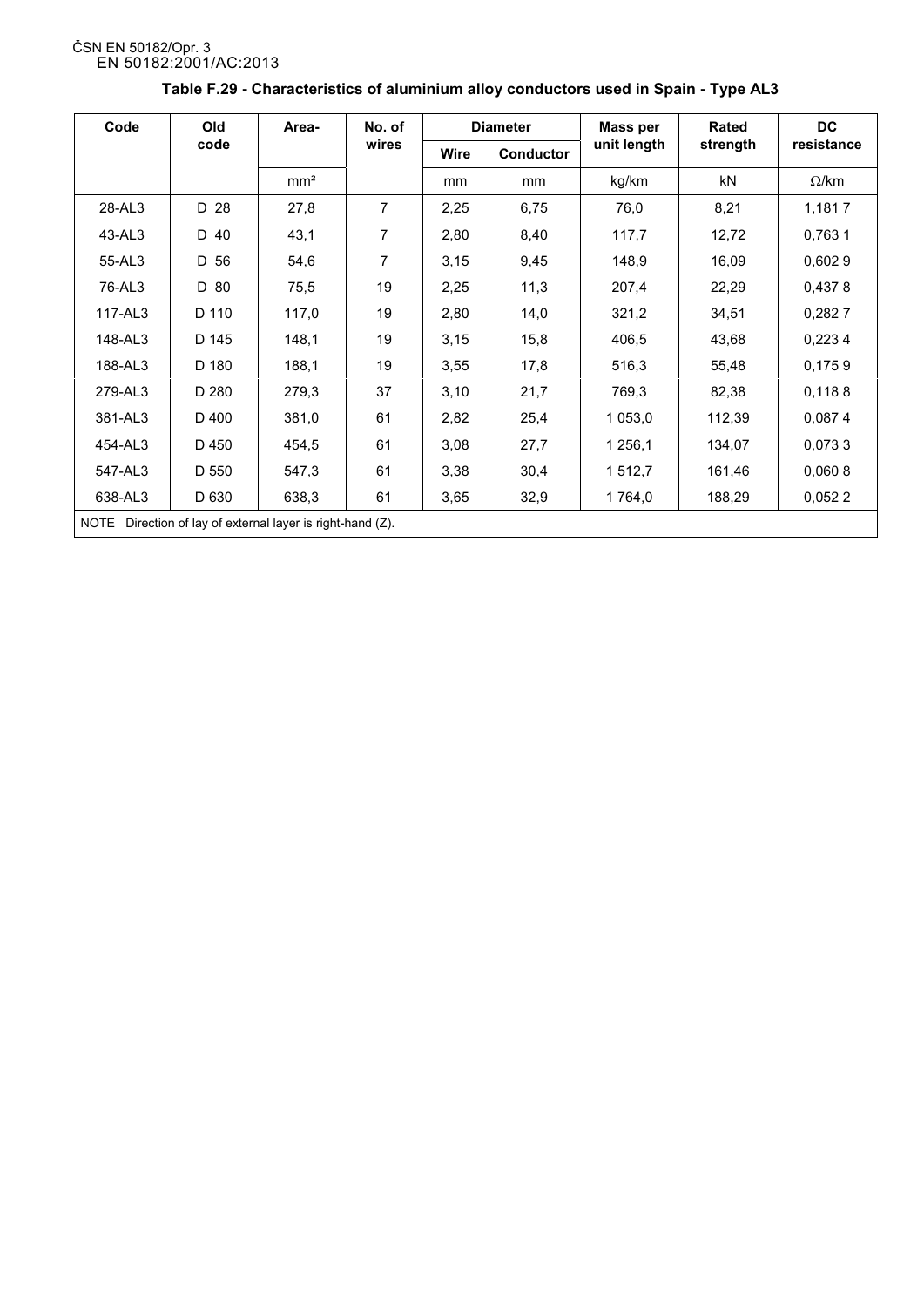| Code                                                       | Old    |                 | <b>Areas</b>    |                 |    | No. of wires |              | Wire diameter |      | <b>Diameter</b>  | Mass per    | Rated    | DC.<br>resistance |
|------------------------------------------------------------|--------|-----------------|-----------------|-----------------|----|--------------|--------------|---------------|------|------------------|-------------|----------|-------------------|
|                                                            | code   | AI              | <b>Steel</b>    | <b>Total</b>    |    |              | $\mathsf{A}$ | <b>Steel</b>  | Core | <b>Conductor</b> | unit length | strength |                   |
|                                                            |        | mm <sup>2</sup> | mm <sup>2</sup> | mm <sup>2</sup> | Al | <b>Steel</b> | mm           | mm            | mm   | mm               | kg/km       | kN       | $\Omega$ /km      |
| 27-AL3/4-ST1A                                              | DA 30  | 26,7            | 4,45            | 31.1            | 6  |              | 2,38         | 2,38          | 2,38 | 7,14             | 107,7       | 12,95    | 1,2356            |
| 47-AL3/8-ST1A                                              | DA 56  | 46,8            | 7,79            | 54.6            | 6  |              | 3.15         | 3.15          | 3,15 | 9,45             | 188,6       | 22,37    | 0,7054            |
| 67-AL3/11-ST1A                                             | DA 78  | 67,3            | 11,2            | 78.6            | 6  |              | 3,78         | 3,78          | 3,78 | 11,3             | 271,6       | 32,21    | 0,4898            |
| 94-AL3/22-ST1A                                             | DA 110 | 94,2            | 22,0            | 116.2           | 30 | 7            | 2,00         | 2,00          | 6,00 | 14,0             | 432,2       | 53,53    | 0,3530            |
| 119-AL3/28-ST1A                                            | DA 145 | 119,3           | 27,8            | 147.1           | 30 |              | 2,25         | 2.25          | 6,75 | 15.8             | 547,0       | 67,75    | 0,2789            |
| 147-AL3/34-ST1A                                            | DA 180 | 147,3           | 34,4            | 181.6           | 30 | ⇁            | 2,50         | 2,50          | 7,50 | 17,5             | 675,3       | 82,61    | 0,2259            |
| 226-AL3/53-ST1A                                            | DA 280 | 226,4           | 52,8            | 279.3           | 30 |              | 3,10         | 3,10          | 9,30 | 21,7             | 1 0 38,4    | 124,91   | 0.1469            |
| NOTE Direction of lay of external layer is right-hand (Z). |        |                 |                 |                 |    |              |              |               |      |                  |             |          |                   |

**Table F.31 - Characteristics of aluminium alloy conductors steel reinforced used in Spain - Type AL3/ST1A**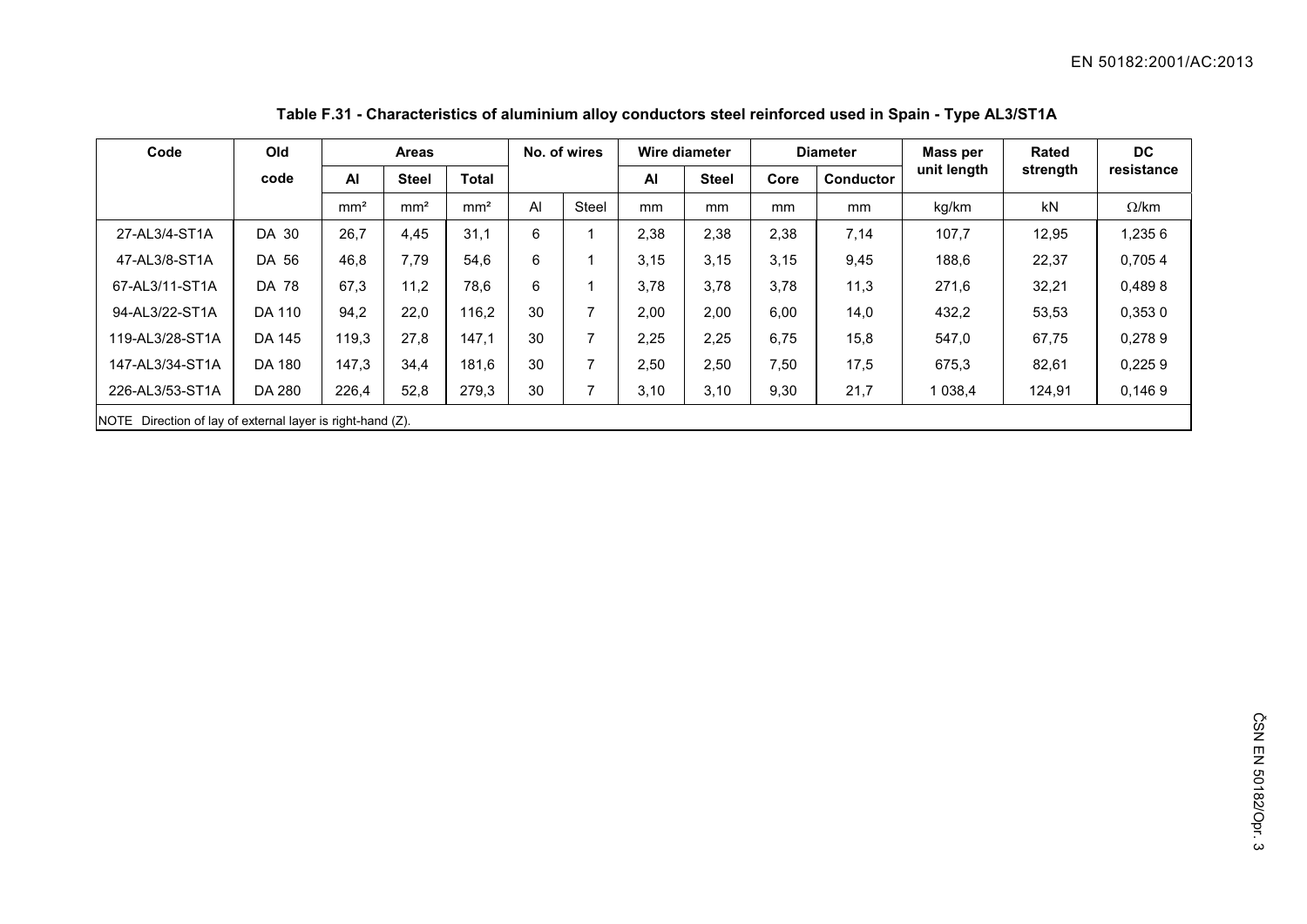| Code                                                       | Old code          | Area            | $No$ of<br>wires |                                 | <b>Diameter</b> | <b>Mass per</b><br>unit length | Rated<br>strength | DC.<br>resistance |
|------------------------------------------------------------|-------------------|-----------------|------------------|---------------------------------|-----------------|--------------------------------|-------------------|-------------------|
|                                                            |                   |                 |                  | <b>Wire</b><br><b>Conductor</b> |                 |                                |                   |                   |
|                                                            |                   | mm <sup>2</sup> |                  | mm                              | mm              | kg/km                          | kN                | $\Omega$ /km      |
| 34-AL4                                                     | <b>Aster 34,4</b> | 34,4            | 7                | 2,50                            | 7,5             | 93,8                           | 11,17             | 0,9592            |
| 55-AL4                                                     | Aster 54,6        | 54,6            | 7                | 3,15                            | 9,5             | 148.9                          | 17,73             | 0,6042            |
| 76-AL4                                                     | <b>Aster 75.5</b> | 75,5            | 19               | 2,25                            | 11,3            | 207,4                          | 24,55             | 0,4388            |
| 117-AL4                                                    | Aster 117         | 117,0           | 19               | 2,80                            | 14,0            | 321,2                          | 38,02             | 0.2833            |
| 148-AL4                                                    | Aster 148         | 148,1           | 19               | 3,15                            | 15,8            | 406,5                          | 48,12             | 0,2239            |
| 570-AL4                                                    | Aster 570         | 570,2           | 61               | 3,45                            | 31,1            | 1576,0                         | 185,33            | 0,0585            |
| 851-AL4                                                    | Aster 851         | 850,7           | 91               | 3,45                            | 38,0            | 2360.7                         | 276,47            | 0.0392            |
| 1144-AL4                                                   | Aster 1144        | 1143,5          | 91               | 4,00                            | 44,0            | 3173,4                         | 360,22            | 0,0293            |
| NOTE Direction of lay of external layer is right-hand (Z). |                   |                 |                  |                                 |                 |                                |                   |                   |

**Table F.49 - Characteristics of aluminium alloy conductors used in Portugal - Type AL4** 

**Table F.50 - Characteristics of aluminium alloy conductors steel reinforced used in Portugal - Type AL4/ST6C** 

| Code                                                       | Old code     | <b>Areas</b> |              |              |    | $N^{\circ}$ of wires | Wire diameter |              |      | <b>Diameter</b>  | Mass per<br>unit length | <b>Rated</b><br>strength | DC<br>resistance |
|------------------------------------------------------------|--------------|--------------|--------------|--------------|----|----------------------|---------------|--------------|------|------------------|-------------------------|--------------------------|------------------|
|                                                            |              |              |              |              |    |                      | Al            | <b>Steel</b> | Core | <b>Conductor</b> |                         |                          |                  |
|                                                            |              | Αl           | <b>Steel</b> | <b>Total</b> | AI | <b>Steel</b>         | mm            | mm           | mm   | mm               | kg/km                   | kN                       | $\Omega$ /km     |
| 119-AL4/28-ST6C                                            | Pastel 147.1 | 119.3        | 27.8         | 147.1        | 30 |                      | 2,25          | 2,25         | 6.75 | 15,8             | 547,0                   | 79.12                    | 0.2795           |
| NOTE Direction of lay of external layer is right-hand (Z). |              |              |              |              |    |                      |               |              |      |                  |                         |                          |                  |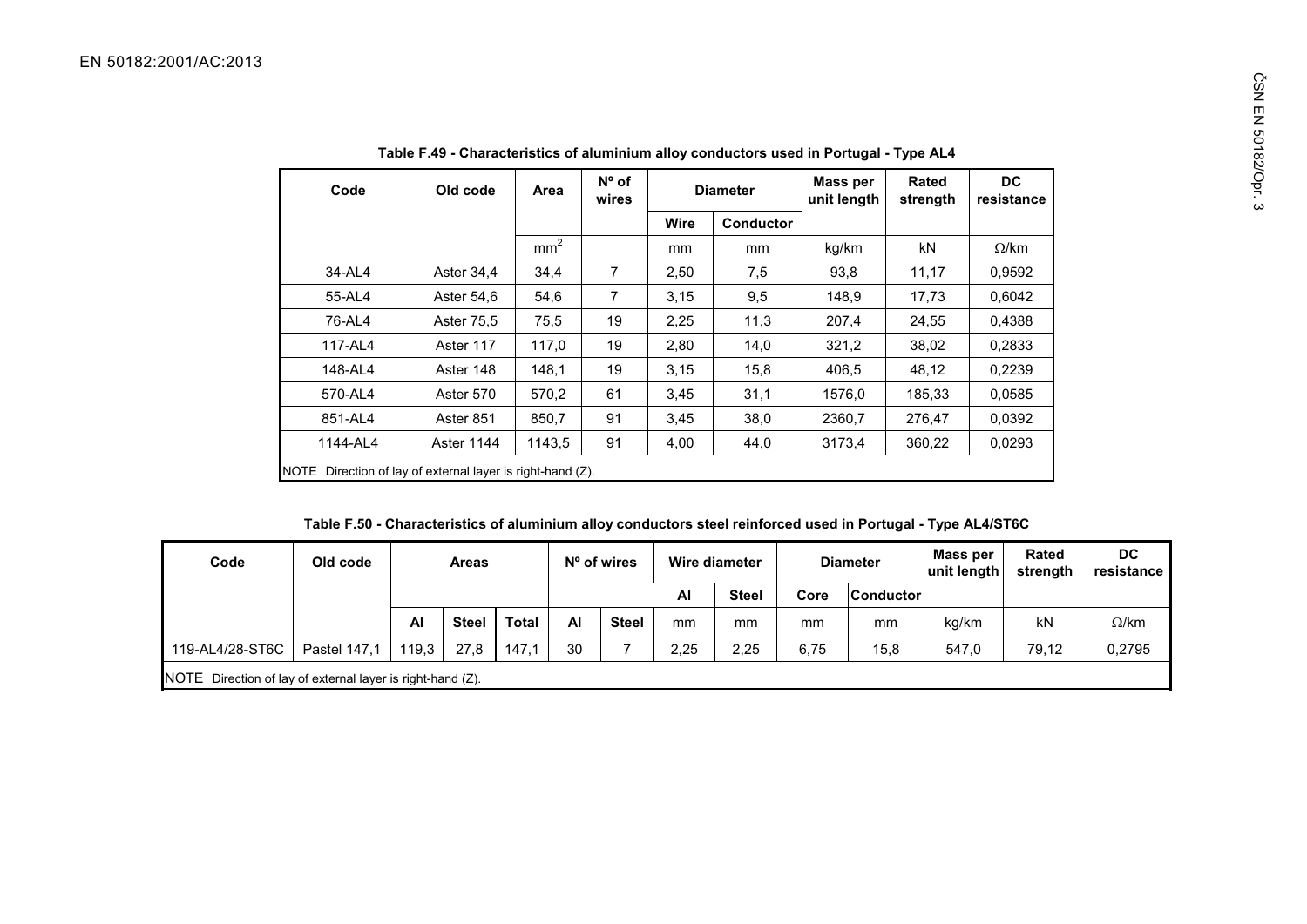| Code                                                      | Old code        |           | <b>Areas</b> |        | Nº of wires |              | Wire diameter  |                | <b>Diameter</b>          |       | <b>Mass per</b><br>unit length | <b>Rated</b><br>strength | DC.<br>resistance |
|-----------------------------------------------------------|-----------------|-----------|--------------|--------|-------------|--------------|----------------|----------------|--------------------------|-------|--------------------------------|--------------------------|-------------------|
|                                                           |                 |           |              |        |             |              | AI             | <b>Steel</b>   | <b>Conductor</b><br>Core |       |                                |                          |                   |
|                                                           |                 | <b>AI</b> | <b>Steel</b> | Total  | <b>AI</b>   | <b>Steel</b> | mm             | mm             | mm                       | mm    | kg/km                          | kN                       | $\Omega$ /km      |
| 26-AL1/4-ST1A                                             | 30              | 26,25     | 4,37         | 30,62  | 6           | 1            | 2,36           | 2,36           | 2,36                     | 7,08  | 106,7                          | 9,34                     | 1,0932            |
| 42-AL1/7-ST1A                                             | 50              | 42,41     | 7,07         | 49,48  | 6           | 1            | 3              | 3              | 3,00                     | 9,00  | 172,4                          | 14,93                    | 0,6765            |
| 80-AL1/13-ST1A                                            | 90              | 75,40     | 12,57        | 87,96  | 6           | 1            | 4              | 4              | 4,00                     | 12,00 | 306,4                          | 25,28                    | 0,3806            |
| 80-AL1/476-ST1A                                           | Guinea 130      | 80,36     | 46,88        | 127,24 | 12          | 7            | 2,92           | 2,92           | 8,76                     | 14,60 | 588,4                          | 66,46                    | 0,3598            |
| 96-AL1/56-ST1A                                            | Dorking 153     | 96,51     | 56,30        | 152,81 | 12          | 7            | 3,2            | 3,2            | 9,60                     | 16,00 | 706,7                          | 77,08                    | 0,2992            |
| 94-AL1/22-ST1A                                            | Canna 116       | 94,25     | 21,99        | 116,24 | 30          | 7            | $\overline{2}$ | $\overline{2}$ | 6,00                     | 14,00 | 432,2                          | 42,41                    | 0,3065            |
| 203-AL1/33-ST1A                                           | 235             | 202,62    | 32,46        | 235,08 | 26          | 7            | 3,15           | 2,43           | 7,29                     | 19,89 | 813,3                          | 68,82                    | 0,1425            |
| 136-AL1/22-ST1A                                           | Partridge 160   | 135,93    | 21,99        | 157,92 | 26          | 7            | 2,58           | $\overline{2}$ | 6,00                     | 16,32 | 547,3                          | 47,75                    | 0,2124            |
| 212-AL1/49-ST1A                                           | Panther 260     | 212,06    | 49,48        | 261,54 | 30          | 7            | 3              | 3              | 9,00                     | 21,00 | 972,4                          | 90,76                    | 0,1362            |
| 264-AL1/62-ST1A                                           | <b>Bear 325</b> | 264,42    | 61,70        | 326,12 | 30          | 7            | 3,35           | 3,35           | 10,05                    | 23,45 | 1212,6                         | 109,38                   | 0,1093            |
| 429-AL1/56-ST1A                                           | Zebra 485       | 428,88    | 55,60        | 484,48 | 54          | 7            | 3,18           | 3,18           | 9,54                     | 28,62 | 1618,9                         | 128,49                   | 0,0674            |
| 565-AL1/30-ST1A                                           | Zambeze 595     | 565,38    | 29,59        | 594,97 | 42          | 7            | 4,14           | 2,32           | 6,96                     | 31,80 | 1792,4                         | 119,67                   | 0,0511            |
| NOTE Direction of lay of external layer is right-hand (Z) |                 |           |              |        |             |              |                |                |                          |       |                                |                          |                   |

**Table F.51 - Characteristics of aluminium conductors steel reinforced used in Portugal - Type AL1/ST1A** 

**Table F.52 - Characteristics of aluminium conductors aluminium clad steel reinforced used in Portugal - Type AL1/20SA** 

| Code                                                        | Old code | <b>Areas</b> |              |              |    | $N^{\circ}$ of wires | Wire diameter |              |                          | <b>Diameter</b> | Mass per<br>unit length | Rated<br>strength | DC.<br>resistance |
|-------------------------------------------------------------|----------|--------------|--------------|--------------|----|----------------------|---------------|--------------|--------------------------|-----------------|-------------------------|-------------------|-------------------|
|                                                             |          |              |              |              |    |                      | AI            | <b>Steel</b> | <b>Conductor</b><br>Core |                 |                         |                   |                   |
|                                                             |          | AI           | <b>Steel</b> | <b>Total</b> | AI | <b>Steel</b>         | mm            | mm           | mm                       | mm              | kg/km                   | kN                | $\Omega$ /km      |
| 484-AL1/34-20SA                                             | Rail AW  | 483.84 33.54 |              | 517.39       | 45 |                      | 3,7           | 2,47         | 7.41                     | 29,61           | 1557.7                  | 117,9             | 0,0584            |
| NOTE Direction of lay of external layer is right-hand $(Z)$ |          |              |              |              |    |                      |               |              |                          |                 |                         |                   |                   |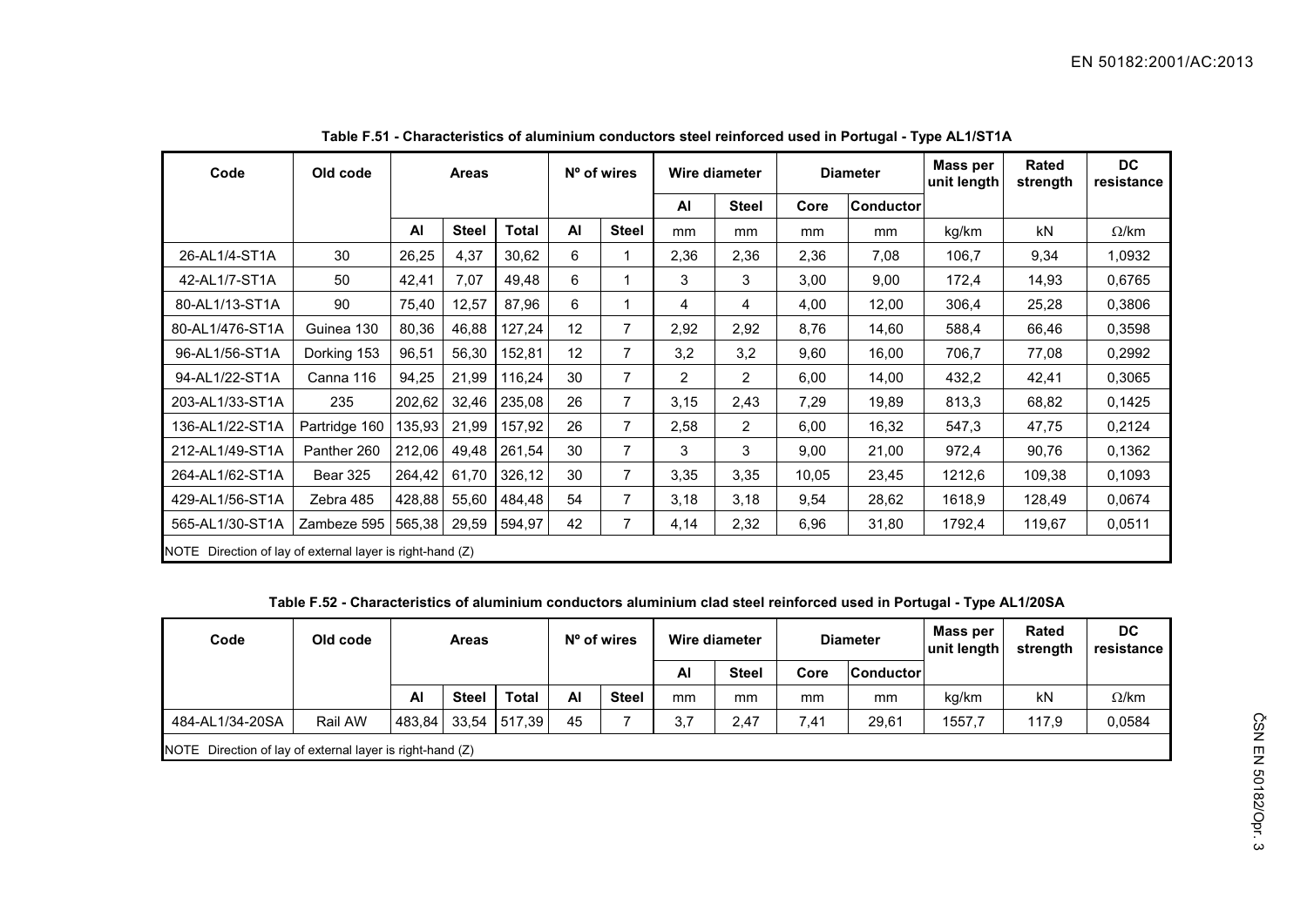EN 50182:2001/AC:2013 ČSN EN 50182/Opr. 3

## **2 Modification due to the Corrigendum from July 2013:**

*Replace Table F.3 with the following one:*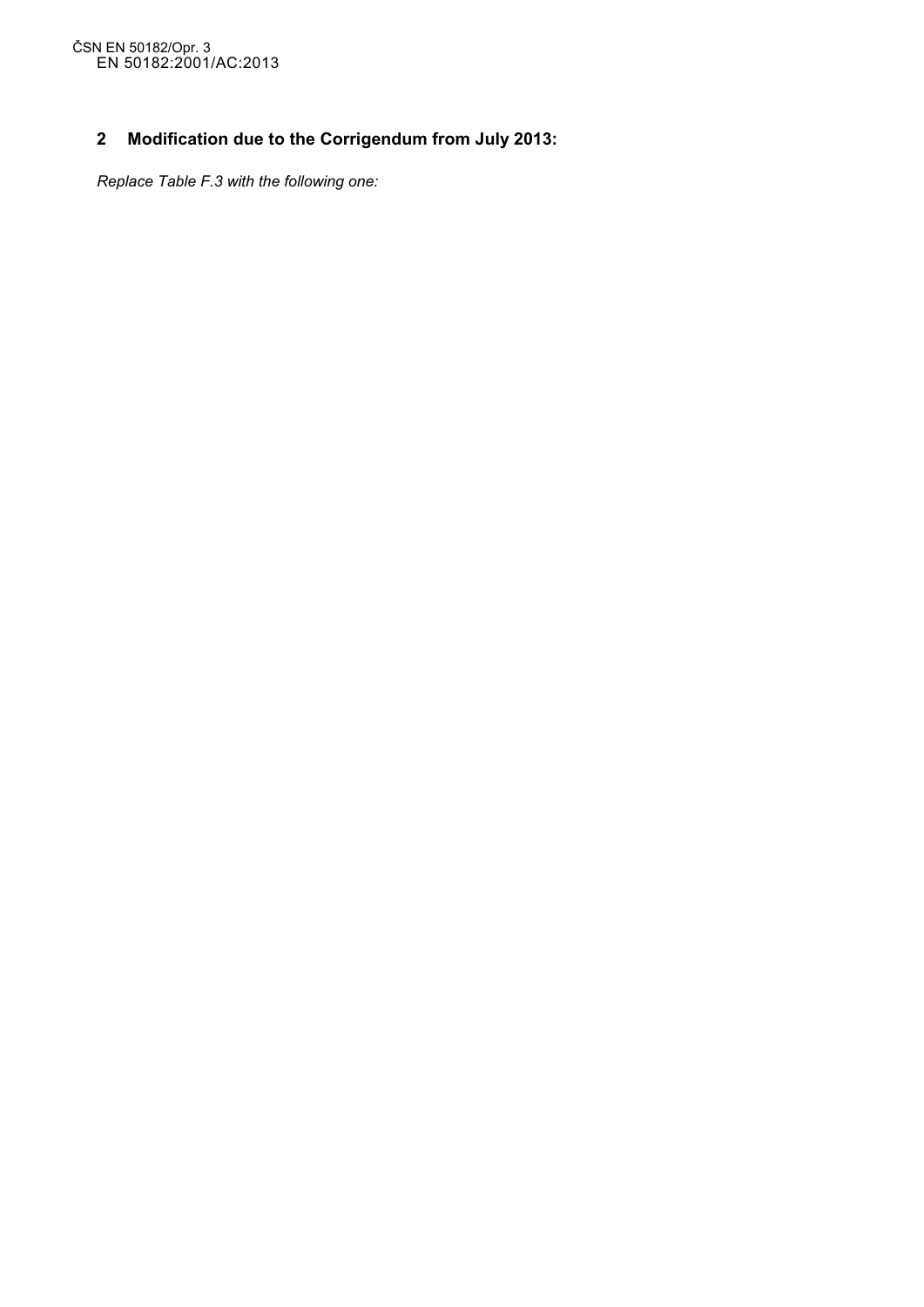| Code                               | Old      |                 | <b>Areas</b>    |                 | No. of wires |                | <b>Wire diameter</b> |              |            | <b>Diameter</b> | <b>Mass per</b> | <b>Rated</b> | <b>DC</b>           | <b>Final</b>             | <b>Coefficient</b>     | <b>Current</b>       |
|------------------------------------|----------|-----------------|-----------------|-----------------|--------------|----------------|----------------------|--------------|------------|-----------------|-----------------|--------------|---------------------|--------------------------|------------------------|----------------------|
|                                    | code     | AI              | <b>Steel</b>    | <b>Total</b>    |              |                | <b>AI</b>            | <b>Steel</b> | Core Cond. |                 | unit<br>length  |              | strength resistance | modulus of<br>elasticity | of linear<br>expansion | carrying<br>capacity |
|                                    |          | mm <sup>2</sup> | mm <sup>2</sup> | mm <sup>2</sup> | $\mathsf{A}$ | Steel          | mm                   | mm           | mm         | mm              | kg/km           | kN           | $\Omega$ /km        | N/mm <sup>2</sup>        | 1/K                    | A                    |
| 34-AL1/6-ST1A                      | 35/6     | 34,4            | 5,73            | 40,1            | 6            | $\mathbf{1}$   | 2,70                 | 2,70         | 2,70       | 8,1             | 138,7           | 12,37        | 0,8342              | 81 000                   | 1,92E-05               | 180                  |
| 48-AL1/8-ST1A                      | 50/8     | 48,3            | 8,04            | 56,3            | 6            | $\mathbf{1}$   | 3,20                 | 3,20         | 3,20       | 9,6             | 194,8           | 16,81        | 0,5939              | 81 000                   | 1,92E-05               | 220                  |
| 70-AL1/11-ST1A                     | 70/12    | 69,9            | 11,4            | 81.3            | 26           | $\overline{7}$ | 1,85                 | 1,44         | 4,32       | 11,7            | 282,2           | 26,27        | 0,4132              | 77 000                   | 1,89E-05               | 290                  |
| 94-AL1/22-ST1A                     | 94/22    | 94,2            | 22,0            | 116,2           | 30           | $\overline{7}$ | 2,00                 | 2,00         | 6,00       | 14,0            | 432.5           | 43,17        | 0,3067              | 82 000                   | 1,78E-05               | 350                  |
| 94-AL1/15-ST1A                     | 95/15    | 94,4            | 15,3            | 109,7           | 26           | $\overline{7}$ | 2,15                 | 1,67         | 5,01       | 13,6            | 380.6           | 34,93        | 0,3060              | 77 000                   | 1,89E-05               | 350                  |
| 97-AL1/34-ST1A                     | 95/34    | 96,8            | 34,4            | 131.1           | 36           | $\overline{7}$ | 1.85                 | 2,50         | 7,50       | 14,9            | 536.5           | 57,07        | 0.2990              | 90 000                   | 1,67E-05               | 360                  |
| 122-AL1/20-ST1A                    | 120/20   | 121,6           | 19,8            | 141,4           | 26           | $\overline{7}$ | 2,44                 | 1,90         | 5,70       | 15,5            | 491,0           | 44,50        | 0,2376              | 77 000                   | 1.89E-05               | 410                  |
| 119-AL1/42-ST1A                    | 120/42   | 118,8           | 41,6            | 160.4           | 36           | $\overline{7}$ | 2,05                 | 2,75         | 8,25       | 16,5            | 653.9           | 68,79        | 0,2435              | 90 000                   | 1,67E-05               | 415                  |
| 128-AL1/30-ST1A                    | 125/30   | 127,9           | 29,8            | 157.8           | 30           | $\overline{7}$ | 2,33                 | 2,33         | 6,99       | 16,3            | 587,0           | 56,41        | 0,2260              | 82 000                   | 1,78E-05               | 425                  |
| 149-AL1/24-ST1A                    | 150/25   | 148.9           | 24.2            | 173.1           | 26           | $\overline{7}$ | 2,70                 | 2,10         | 6,30       | 17,1            | 600.8           | 53.67        | 0.1940              | 77 000                   | 1,89E-05               | 470                  |
| 150-AL1/53-ST1A                    | 150/53   | 149,6           | 52,8            | 202,4           | 36           | $\overline{7}$ | 2,30                 | 3,10         | 9,30       | 18,5            | 827,1           | 84,29        | 0,1934              | 90 000                   | 1,67E-05               | 480                  |
| 172-AL1/40-ST1A                    | 170/40   | 171,8           | 40.1            | 211,8           | 30           | $\overline{7}$ | 2,70                 | 2,70         | 8,10       | 18.9            | 788.2           | 74,89        | 0.1683              | 82 000                   | 1,78E-05               | 515                  |
| 184-AL1/30-ST1A                    | 185/30   | 183,8           | 29,8            | 213,6           | 26           | $\overline{7}$ | 3,00                 | 2,33         | 6,99       | 19.0            | 741.0           | 65,27        | 0,1571              | 77 000                   | 1,89E-05               | 535                  |
| 209-AL1/34-ST1A                    | 210/35   | 209.1           | 34,1            | 243.2           | 26           | $\overline{7}$ | 3,20                 | 2,49         | 7,47       | 20,3            | 844,1           | 73,36        | 0,1381              | 77 000                   | 1,89E-05               | 590                  |
| 212-AL1/49-ST1A                    | 210/50   | 212,1           | 49,5            | 261,5           | 30           | $\overline{7}$ | 3,00                 | 3,00         | 9,00       | 21,0            | 973,1           | 92,46        | 0,1363              | 82 000                   | 1,78E-05               | 610                  |
| 243-AL1/39-ST1A                    | 240/40   | 243,1           | 39,5            | 282.5           | 26           | $\overline{7}$ | 3,45                 | 2,68         | 8,04       | 21,8            | 980.1           | 85,12        | 0,1188              | 77 000                   | 1,89E-05               | 640                  |
| 238-AL1/82-ST1A                    | 240/80   | 237,8           | 82,4            | 320,2           | 36           | 19             | 2,90                 | 2,35         | 11,8       | 23,4            | 1 3 0 5 , 3     | 134,37       | 0,1218              | 99 890                   | 1,64E-05               | 645                  |
| 257-AL1/60-ST1A                    | 257/60   | 256,6           | 59,9            | 316,5           | 30           | $\overline{7}$ | 3,30                 | 3,30         | 9,90       | 23,1            | 1 177,5         | 108,20       | 0,1126              | 82 000                   | 1,78E-05               | 665                  |
| 304-AL1/49-ST1A                    | 300/50   | 304,3           | 49,5            | 353.7           | 26           | $\overline{7}$ | 3,86                 | 3,00         | 9,00       | 24,4            | 227,3<br>1      | 105,09       | 0,0949              | 77 000                   | 1,89E-05               | 740                  |
| 341-AL1/109-ST1A                   | 340/110  | 341,2           | 108.8           | 450.0           | 78           | 19             | 2,36                 | 2,70         | 13,5       | 27,7            | 1 7 9 7,4       | 183,73       | 0,0848              | 84 000                   | 1,67E-05               | 800                  |
| 382-AL1/49-ST1A                    | 380/50   | 381,7           | 49.5            | 431.2           | 54           | $\overline{7}$ | 3,00                 | 3,00         | 9,00       | 27,0            | 1442,5          | 121,30       | 0.0758              | 70 000                   | 1,93E-05               | 840                  |
| 449-AL1/39-ST1A                    | 450/40   | 448.7           | 39,5            | 488.2           | 48           | $\overline{7}$ | 3,45                 | 2,68         | 8,04       | 28,7            | 1 549,1         | 119,05       | 0.0644              | 62 000                   | 2,09E-05               | 920                  |
| 562-AL1/49-ST1A                    | 560/50   | 561,7           | 49,5            | 611,2           | 48           | $\overline{7}$ | 3,86                 | 3,00         | 9,00       | 32,2            | 1939,5          | 146,28       | 0,0515              | 62 000                   | 2,09E-05               | 1 0 4 0              |
| 635-AL1/117-ST1A                   | 635/117  | 634,7           | 117.0           | 751.7           | $38+22$      | 19             | 3,25/4,30            | 2,80         | 14,0       | 35,6            | 2 671.2         | 236,50       | 0,0455              | 84 120                   | 1,82E-05               | 1 1 0 6              |
| 679-AL1/86-ST1A                    | 680/85   | 678,6           | 86.0            | 764.5           | 54           | 19             | 4,00                 | 2,40         | 12,0       | 36.0            | 2 549.7         | 206,56       | 0,0426              | 68 000                   | 1,94E-05               | 1 1 5 0              |
| 1288-AL1/183-<br>ST <sub>1</sub> A | 1280/183 | 1288,2          | 182,8           | 471,1           | 100          | 19             | 4,05                 | 3,50         | 17,5       | 49,9            | 5 0 0 1 , 6     | 407,20       | 0,0225              | 79 260                   | 1.90E-05               | 1780                 |

**Table F.3 - Characteristics of aluminium conductors steel reinforced used in Austria - Type AL1/ST1A** 

NOTE 1 Direction of lay of external layer is right-hand (Z).

NOTE 2 Values of final modulus of elasticity and coefficient of linear expansion of the conductor sizes listed in the Table are used in Austria. Values for other conductor constructions may be calculated using the method given in IEC 61597.

NOTE 3 Guideline values of current carrying capacity are valid up to a frequency of 60 Hz, assuming a wind velocity of 0,6 m/s, the effect of solar radiation for Austria, an initial ambient temperature of 35 °C and a conductor temperature of 80 °C. For special applications, when there is no air turbulence, the values should be reduced by 30 %.